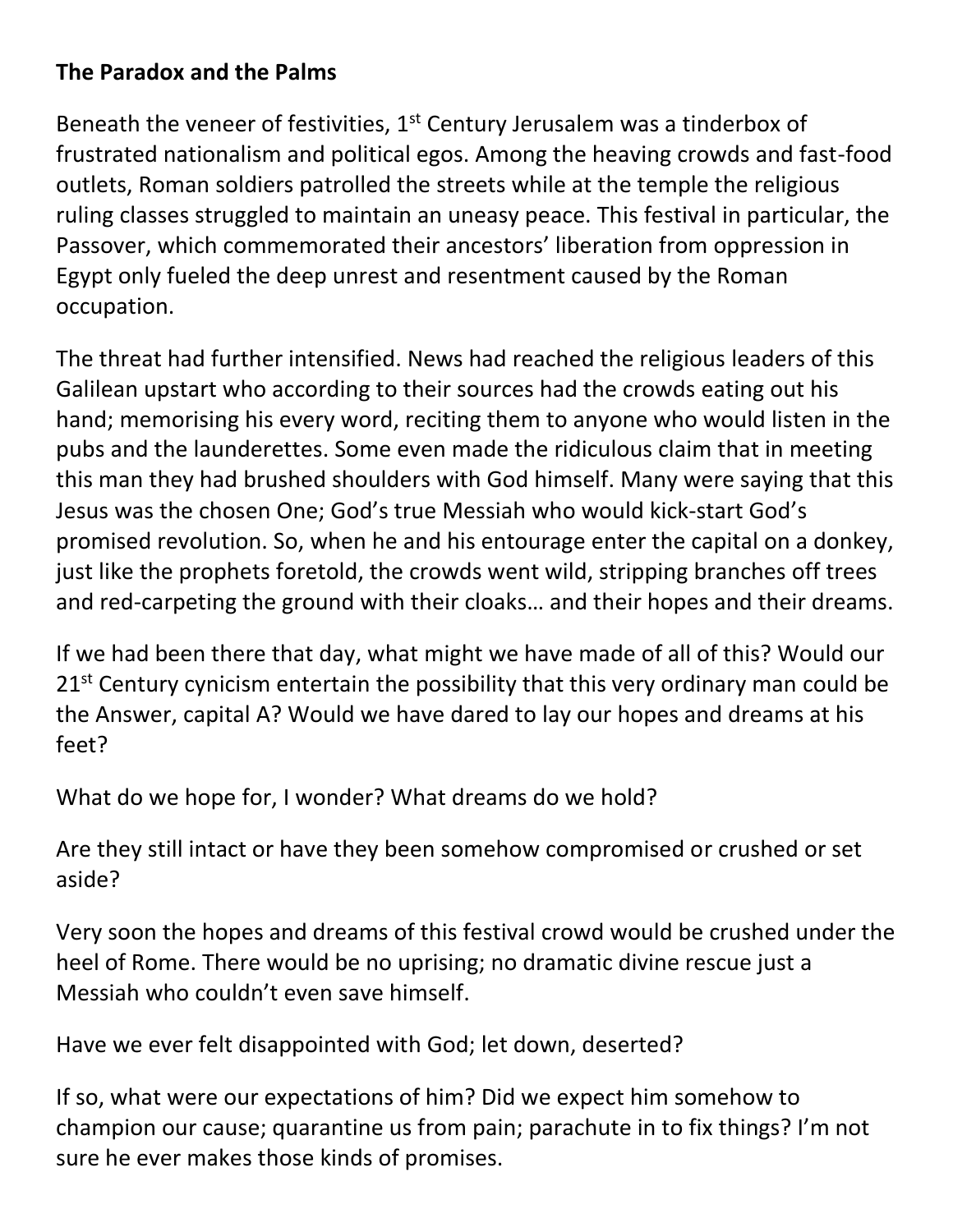And what might we have seen if we could have looked into the eyes of Jesus on that carnival day?

Behind the outward smiles and laughter no doubt there lay a maelstrom of emotions, in particular a fear; a terror of what he was walking into. As he received this hero's welcome, he must have known that the next time he would walk these same city streets he would be paraded like an animal; an object of ridicule; a dead man walking.

And as he looked into the cheering faces around him, he must have foreseen how their expectation would so easily turn to disappointment; that even these, his best friends would desert him, disown him, betray him. That inner conflict must have been almost impossible to contain and yet behind those same eyes lay also a compassion stronger than gravity itself.

What lies behind our eyes; the veneer we painstakingly construct, the appearances we so carefully keep up? What do we do with our hopes and dreams, our disappointments and paradoxes; the simultaneous presence of joy and fear, integrity and compromise, life and death?

A few years ago, I did a course on spiritual direction and on one of the sessions we had a speaker from a hospice talking about living with terminal illness. He did an exercise where we wrote on 16 cards the names of beloved people, possessions, roles and hobbies. We were then asked to imagine that we had received the devastating news that our lives were to be cut short; one by one we had to surrender our cards and when we were down to the last most precious few, someone else came and took them one by one. It was a hard and sobering thing to be part of.

The woman beside me refused to be part of it 'I'm not playing' she whispered clinging to her cards, tears rolling down her face; 'this is my life'. Unknown to most, for three years she had lived with this prognosis. And over that time, she had surrendered everything on those cards to God. Only in the last few months had she dared to hold them again.

How do we live with this tension, caught between joy and fear, integrity and compromise, life and death?